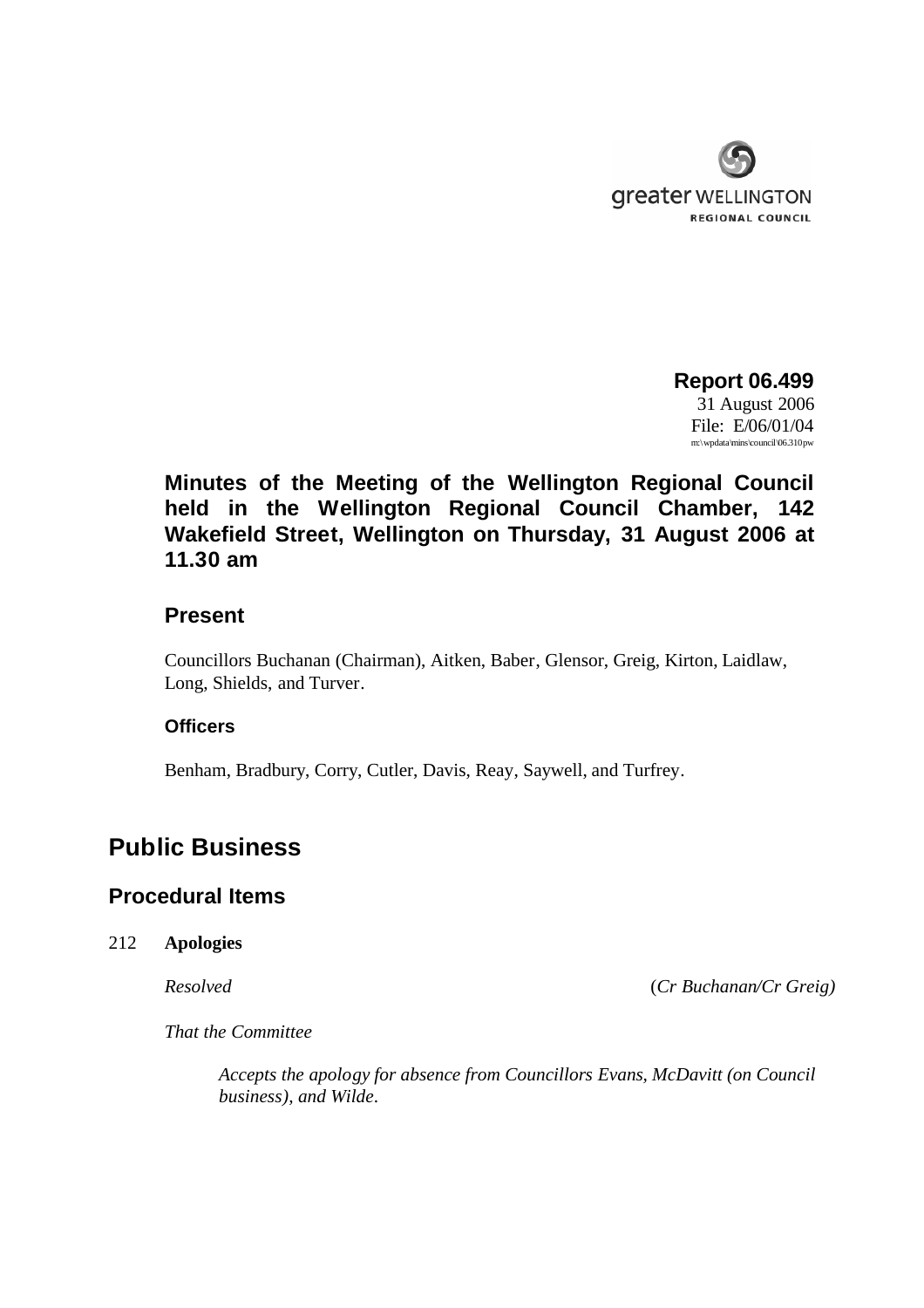# **Reports**

#### 213 **Wellington Regional Strategy Draft Memorandum of Understanding**

**Report 06.417** File: RPM/10/03/01

*Resolved (Cr Buchanan/Cr Turver)*

*That Council*

- *1. Receives the report.*
- *2. Notes the content of the report.*
- *3. Notes that the draft memorandum of understanding will be replaced by a further agreement between the councils at the conclusion of the consultation process or it will expire if the Interim WRS Committee is disbanded.*
- *4. Agrees to be a signatory to the draft Memorandum of Understanding in Attachment 1.*
- *5. Authorises the Chairperson to sign the Memorandum of Understanding, provided any changes are made after feedback from the parties are not materially significant.*

Moved as an amendment Cr Glensor/Cr Laidlaw)

*6.* That section 1.2 of the draft Memorandum of Understanding be changed by adding the following:

> *"1.2.1a provides a framework for the sustainable economic development of the Region, with a focus on prosperity and quality of life."*

Moved as an amendment and the contract of the Cr Aitken/Cr Baber)

7. That section 1.2.4 of the draft Memorandum of Understanding be changed by replacing "*Ensure that*" with "*Develop*".

Voting was taken on  $1 \& 2$  and on  $3 - 5$  of the substantive motion separately. 1 & 2 were passed by majority, and 3 – 5 were passed unanimously.

The amendments were passed unanimously. Councillors Aitken and Kirton asked that their negative votes on points  $1 \& 2$  of the substantive motion be recorded.

2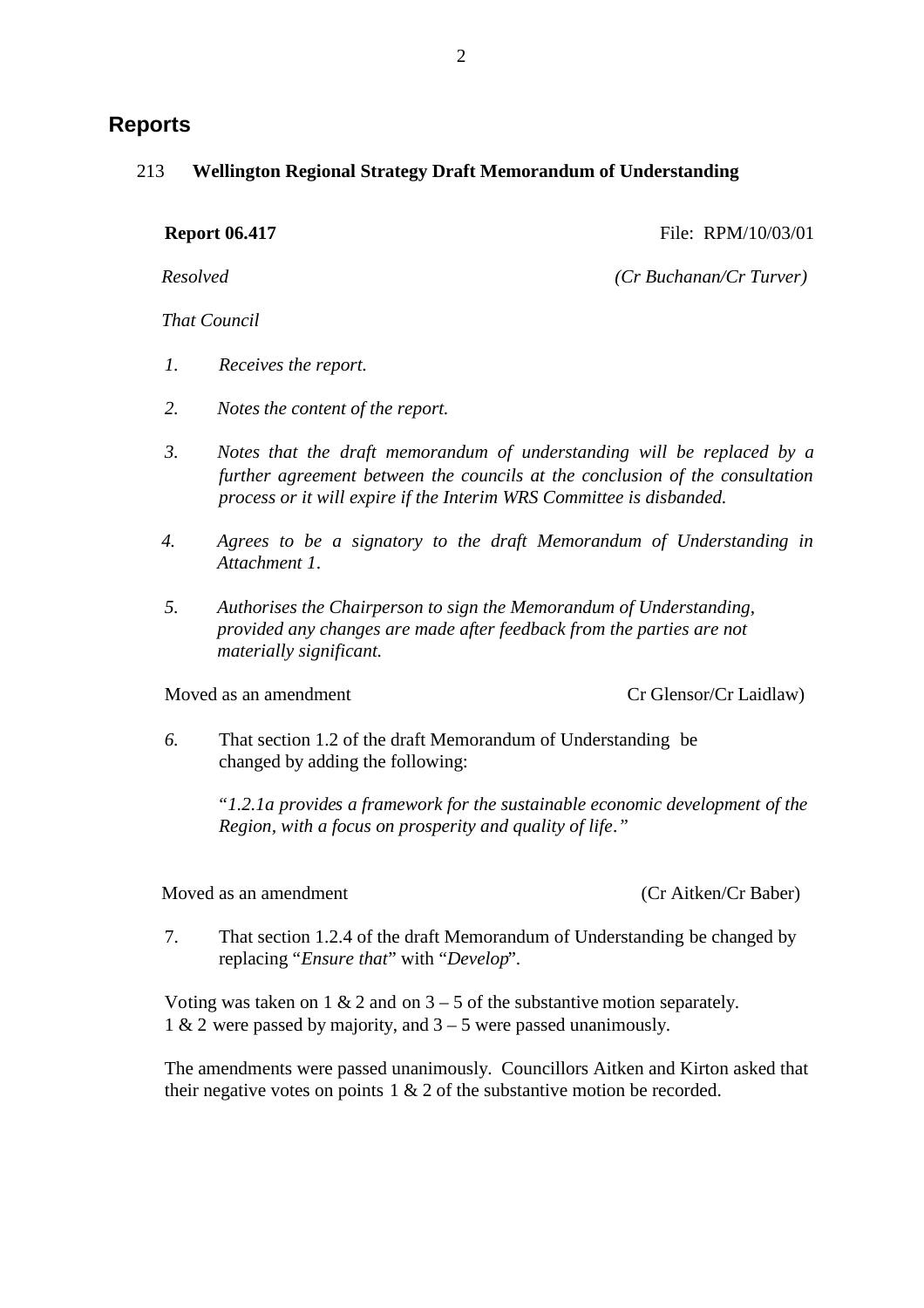#### **Noted**

- Under: '1. Membership", in the terms of reference for the Interim Wellington Regional Strategy Committee, it was agreed that in line 24, "XX" should be replaced with "1a".
- Under: '1. Remuneration", it was agreed that in line 3, "The" should be replaced with "Any".

#### 214 **Report 06.418** File: E/06/24/02

*Resolved (Cr Buchanan/Cr Turver)*

*That the public be excluded from the following part of the proceedings of this meeting, namely:*

*Appointment to and Remuneration of the External Committee Members of the Interim Wellington Regional Strategy Committee*

*The general subject of each matter to be considered while the public is excluded, the reasons for passing this resolution in relation to each matter and the specific grounds under section 48(1) of the Local Government Official Information and Meetings Act 1987 for the passing of this resolution are as follows:*

| General subject of each<br>matter to be considered                                                                                           | Reason for passing this<br>resolution in relation to<br>each        | under<br>Ground<br>section<br>$48(1)$ for the passing of<br>this resolution                                                                                                                                                                                                                                 |
|----------------------------------------------------------------------------------------------------------------------------------------------|---------------------------------------------------------------------|-------------------------------------------------------------------------------------------------------------------------------------------------------------------------------------------------------------------------------------------------------------------------------------------------------------|
| Appointment to and<br>Remuneration of the<br><b>External Committee</b><br>Members of the Interim<br><b>Wellington Strategy</b><br>Committee. | Because of the need to<br>protect the privacy of<br>natural persons | That the public conduct of<br>the whole or the relevant<br>part of the proceedings of<br>the meeting would be likely<br>to result in the disclosure<br>of information for which<br>good reason for<br>withholding would exist, ie<br>(because of the need to<br>protect the privacy of<br>natural persons.) |

*This resolution is made in reliance on section 48(1) of the Local Government Official Information and Meetings Act 1987 and the particular interest or interests protected by section 6 or section 7 of that Act which would be prejudiced by the holding of the whole or the relevant part of the proceedings of the meeting in public are as specified above.*